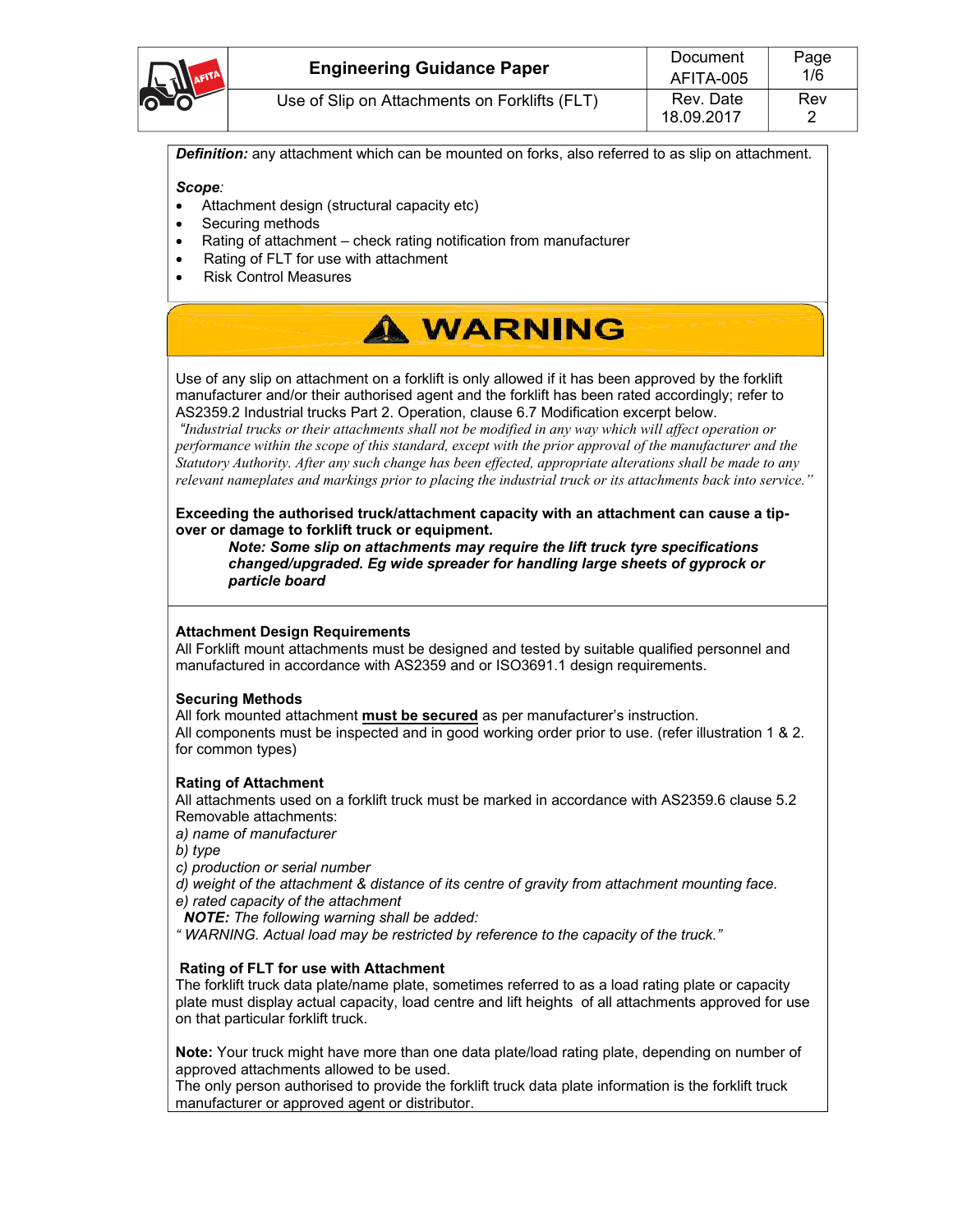

# **CAUTION**

Extra care is required when operating a forklift with an attachment; forklift fitted with an attachment acts as a partially loaded truck even when operated without a load.

#### **When using an attachment**

### **DO'S**

- $\checkmark$  Ensure slip on attachment is suitable for task to be performed.
- Inspect attachment to ensure attachment and securing devices are in good working order prior to use.
- $\checkmark$  Ensure all systems/functions of the forklift truck and attachment are checked unladen prior to handling any load.
- $\checkmark$  Ensure load is within forklift truck actual capacity as stated on the forklift truck rating plate.
- Ensure load is evenly distributed wherever possible.
- Ensure a safe working environment.
- Ensure attachment is installed and used as per manufacturer's instructions**, securing devices in place.**
- $\checkmark$  Travel with load as low as practical.
- Travel in direction and speed suitable for application.
- Operator must be trained on correct use of attachment on the particular forklift. (The use of slings on jibs may require additional training and or qualifications) This includes reading and understanding the forklift truck and attachment operating instructions.
- Ensure all Risk Control Measures and operating instructions supplied by the manufacturer are complied with – both forklift and attachment.
- $\checkmark$  Do regular maintenance, testing and inspections of forklift truck and attachment in accordance with the manufacturer's instructions.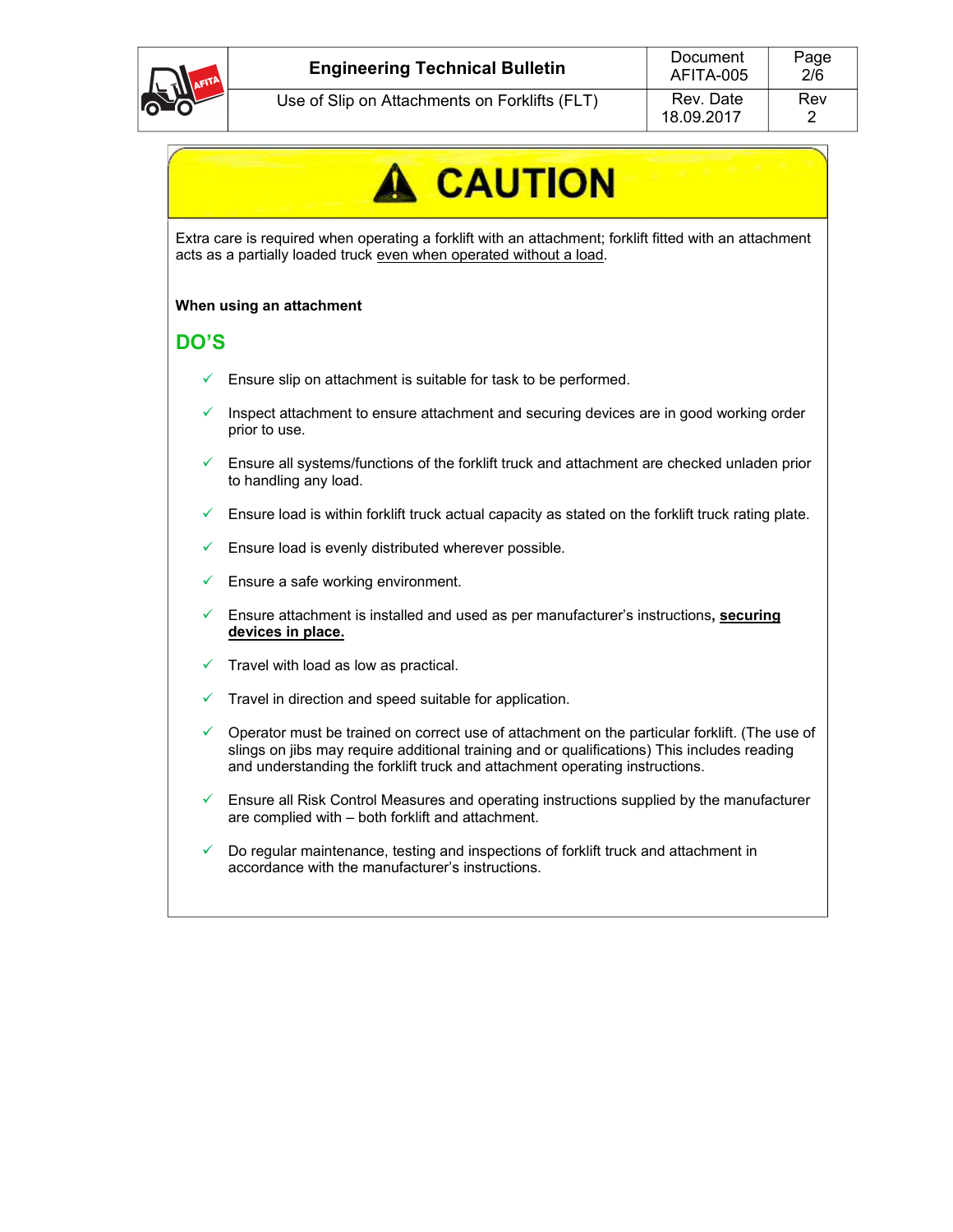

## **A** CAUTION

Extra care is required when operating a forklift with an attachment; forklift fitted with an attachment acts as a partially loaded truck even when operated without a load.

## **DONT'S**

- **\*** Do Not travel at excess speed.
- \* Do Not create a hazardous situation when using fork mounted attachment.
- **\*** Do Not travel with load elevated at height above the minimum necessary to transport the load.
- **\*** Do Not put slings around forks.
- **\*** Do Not tilt the mast forward when a loaded jib is attached.
- **\*** Do Not drag or push a load along the ground with the attachment.
- \* Do Not release Grab Arms, Jaws etc. holding a load unless the load is firmly resting on the ground or on a solid support.

*Note: Side shift should be centralised when using jibs.*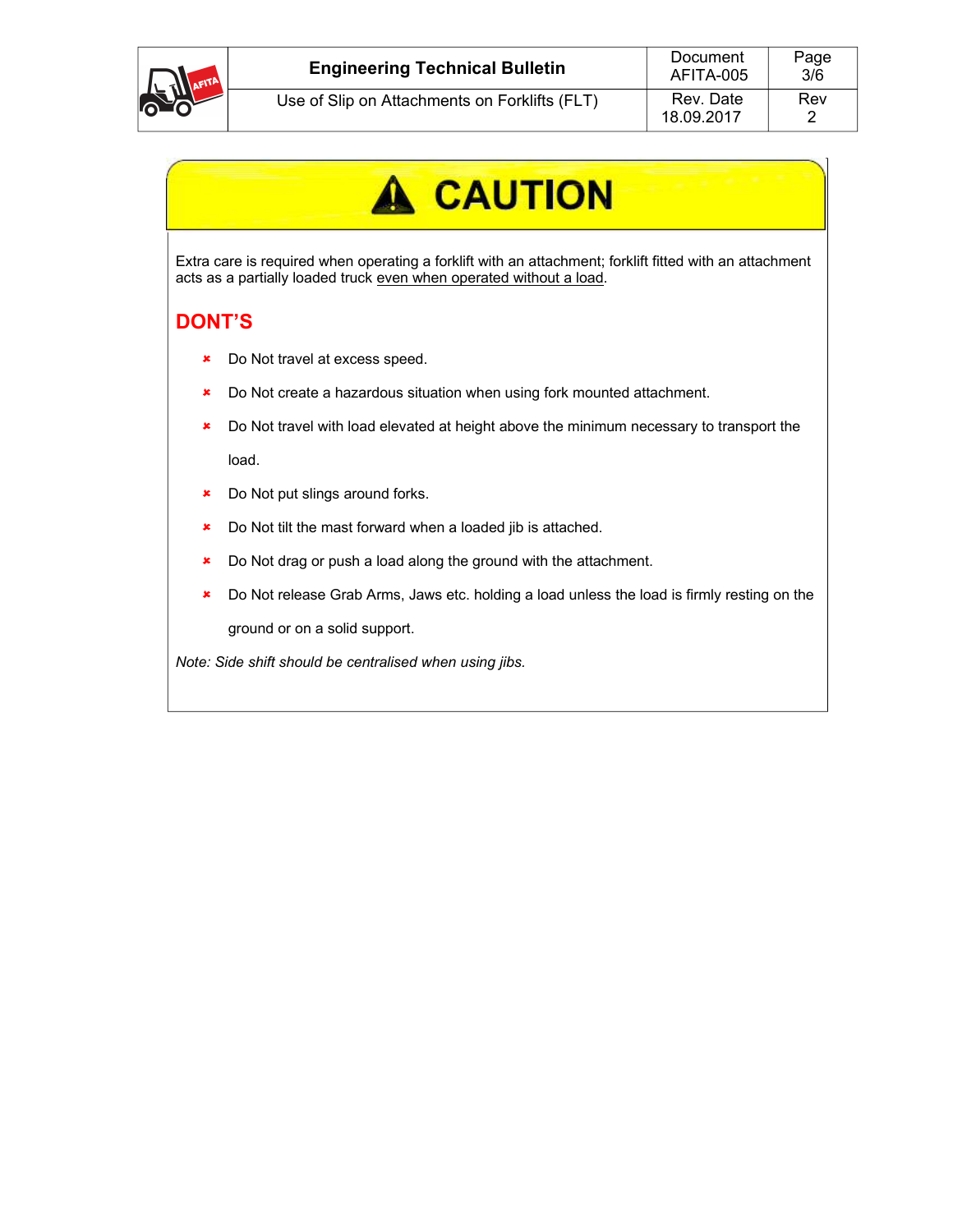|      | <b>Engineering Technical Bulletin</b>         | Document<br>AFITA-005   | Page<br>4/6 |
|------|-----------------------------------------------|-------------------------|-------------|
| AFIT | Use of Slip on Attachments on Forklifts (FLT) | Rev. Date<br>18.09.2017 | Rev<br>A2   |



### **Some Examples of most Common Slip-on Attachments**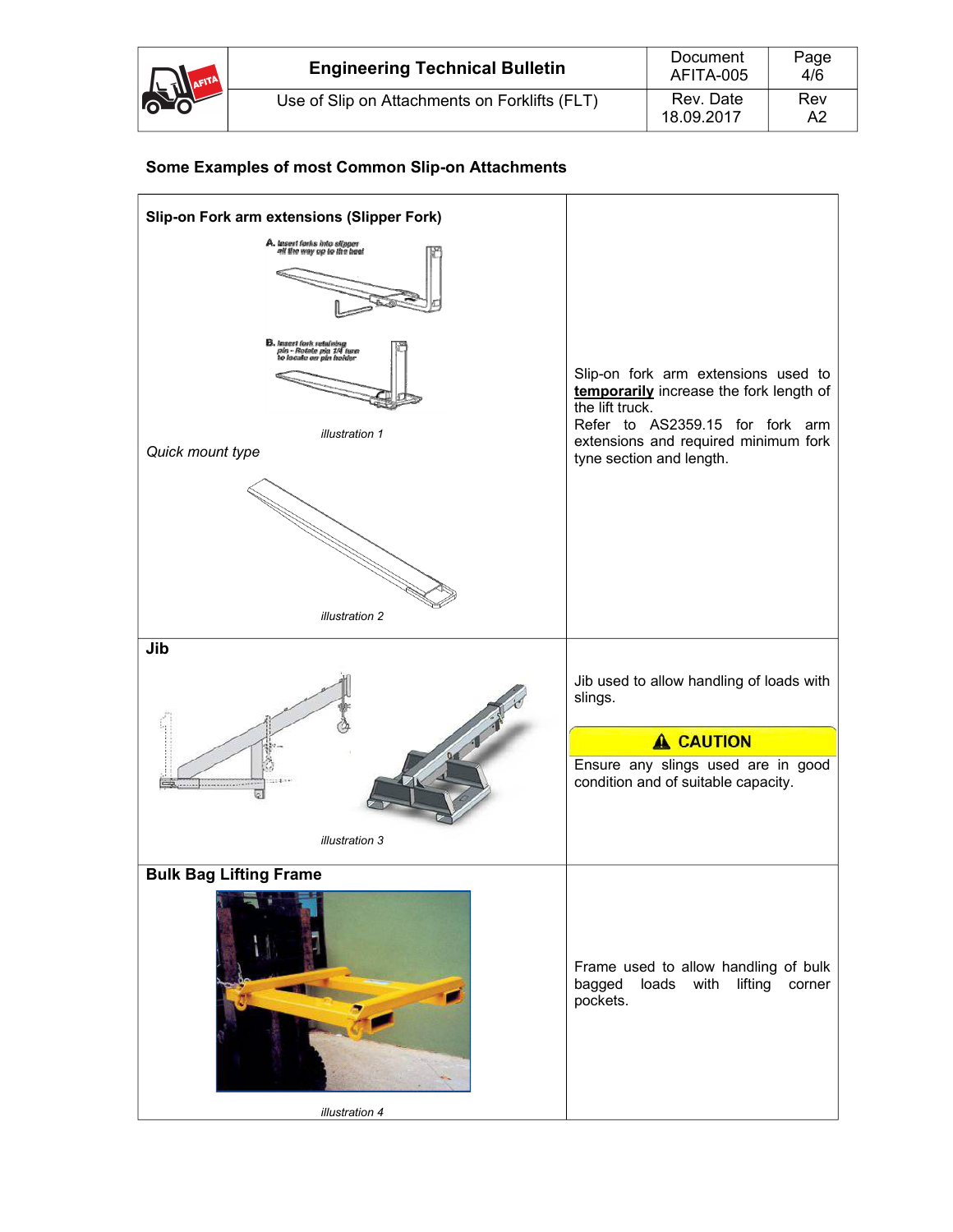

| Probe, Carpet pole/prong  | Probes used to handle loads such as<br>coil, carpets and reels through the<br>core.                                                                                                                                                                                               |
|---------------------------|-----------------------------------------------------------------------------------------------------------------------------------------------------------------------------------------------------------------------------------------------------------------------------------|
|                           | <b>A CAUTION</b>                                                                                                                                                                                                                                                                  |
| illustration 5            | This type of attachment extends the<br>load centre and length of load. Take<br>extra care when manoeuvring.<br>If the load is longer than the pole then<br>the load centre may be different<br>compared to attachment load centre.                                                |
| <b>Drum Handler</b>       | Drum Handler used to transport drums<br>securely, variants available for tipping                                                                                                                                                                                                  |
|                           | and or rotating drums.                                                                                                                                                                                                                                                            |
|                           | <b>A CAUTION</b>                                                                                                                                                                                                                                                                  |
| illustration 6            | Unstable loads such as partially filled<br>liquid drums can cause truck instability<br>by surging of the liquid.                                                                                                                                                                  |
| <b>Work Platform</b>      | For<br>elevating<br>personnel<br>during                                                                                                                                                                                                                                           |
|                           | maintenance operation (temporary use<br>only ref AS2359.2).                                                                                                                                                                                                                       |
|                           | <b>A CAUTION</b>                                                                                                                                                                                                                                                                  |
| illustration 7            | Use of a work platform is only allowed<br>if the forklift truck meets the specific<br>requirements as specified by AS2359.1<br>& AS2359.2. Work platforms are<br>subject to additional requirements; if in<br>doubt consult your forklift supplier.<br>Not for order picking use. |
| <b>Forward Bin Tipper</b> | Forward bin tipper used to transport                                                                                                                                                                                                                                              |
|                           | and empty bins with either hydraulic or<br>mechanical control of forward tipping.                                                                                                                                                                                                 |
|                           | <b>A CAUTION</b>                                                                                                                                                                                                                                                                  |
|                           | Do not overload, when using a forward<br>bin tipper; centre of gravity will change.                                                                                                                                                                                               |
| illustration 8            |                                                                                                                                                                                                                                                                                   |